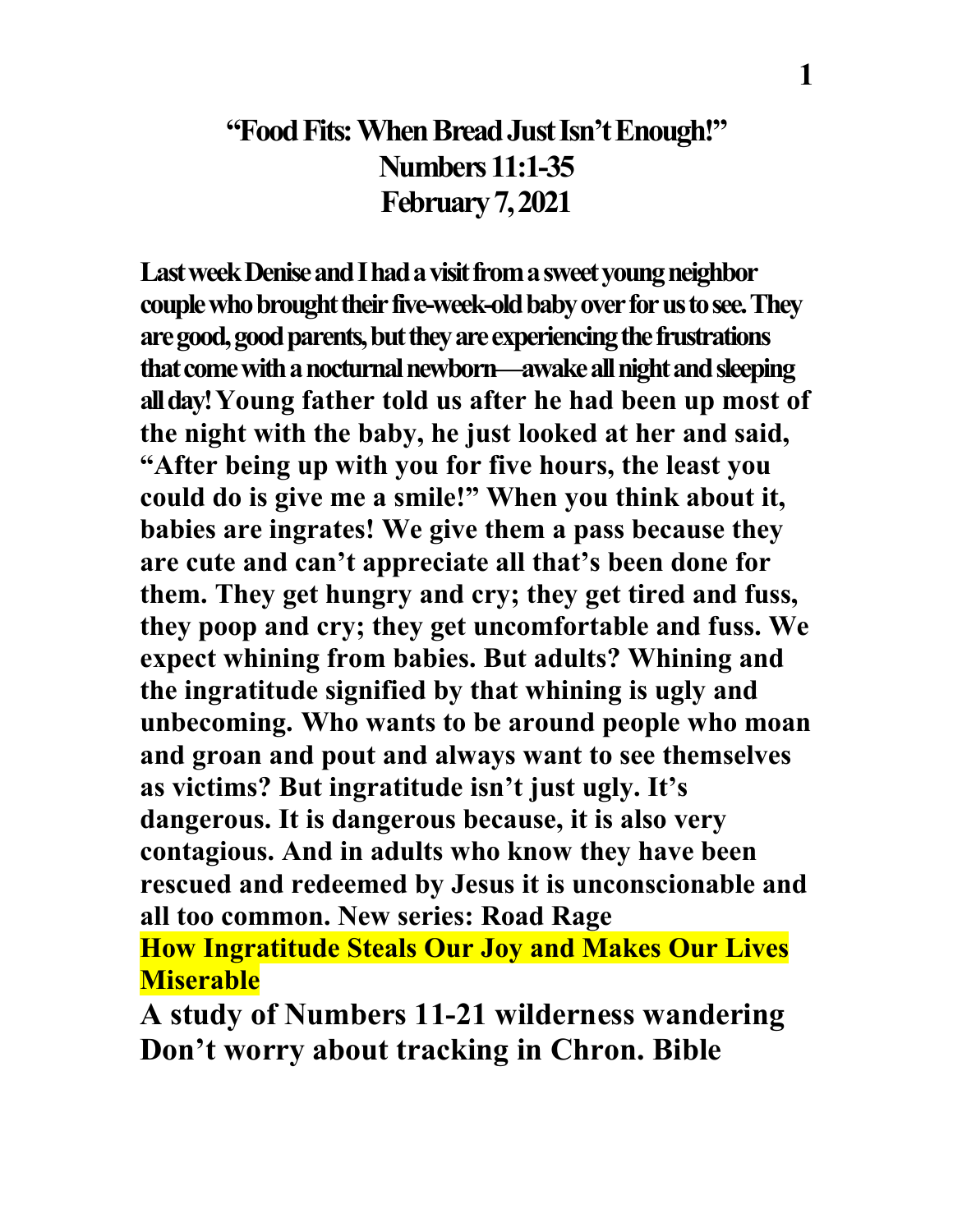### **Numbers 11:1–3 (NASB95)**

**<sup>1</sup> Now the people became like those who complain of adversity in the hearing of the LORD; and when the LORD heard** *it***, His anger was kindled, and the fire of the LORD burned among them and consumed** *some* **of the outskirts of the camp. 2 The people therefore cried out to Moses, and Moses prayed to the LORD and the fire died out. 3 So the name of that place was called Taberah, because the fire of the LORD burned among them.**

**What we just read is a template we will see again and again. First comes grumbling, then comes judgment; then a memorial name is attached to the site of the sin. In this case Taberah. But the fact that this pattern occurs over and over again in both Exodus and here in Numbers begs a question:**

**How did a journey that should have taken just 11 days turn into a disastrous forty-year detour in the wilderness? In a word, ingratitude! True, those of you who know the story of the children of Israel are aware it was a lack of trust—unbelief that doomed them to wander in the desert for an entire generation. But fear and discouragement,**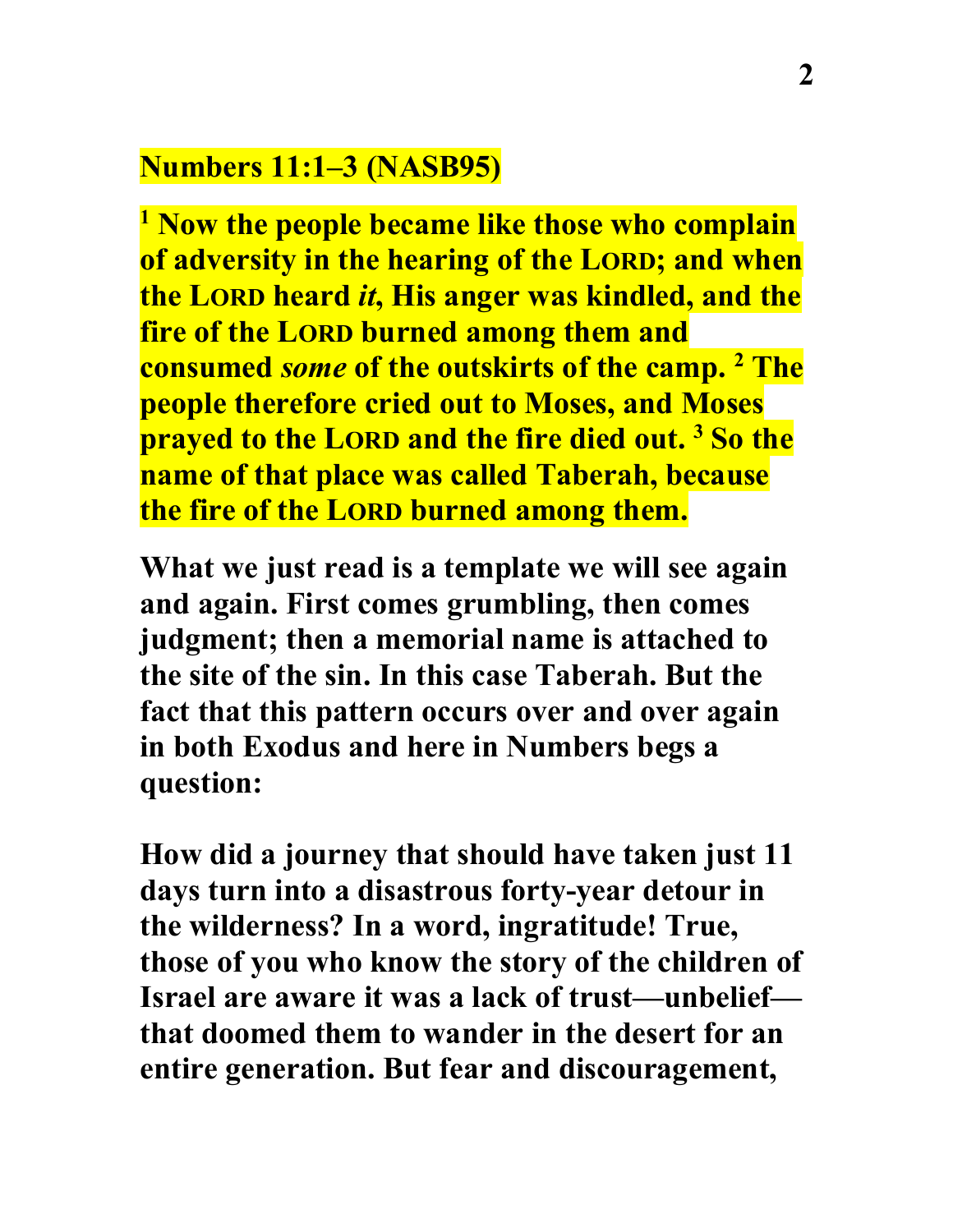**and the unbelief that produced them didn't just spring up without a back-story! And this is what makes it all so sad as well as instructive. What is the back-story? After 430 years of slavery Miraculous deliverance of God Stranglehold of their slavery broken (Ex. 7-12) Visible guidance by cloud and fire (Ex. 13:21) Pharaoh and his army destroyed (Ex. 14:30, 31) And how did the people respond? They sang a song of worship and started grumbling! (Exodus 15:1-16:12) worship/whining**

**Before we shake our heads in disgust and amazement at how quickly these ancient Israelites pivoted from praise to self-pity, consider the number of times we ourselves have failed to navigate the difficult circumstances of life in the light of God's grace. Don't many of us, just like these ancient people, all too easily lapse into patterns of thinking in which we convince ourselves we are victims, that God has forgotten us, or that life with God is more demanding than life without Him? Don't we, through our petty grievances and endless complaints, reveal an underlying "heart disease"—an ingratitude unbecoming of people who owe their very lives to God? (Old style black gospel song: "If the Lord Never did anything else for me, He's already done**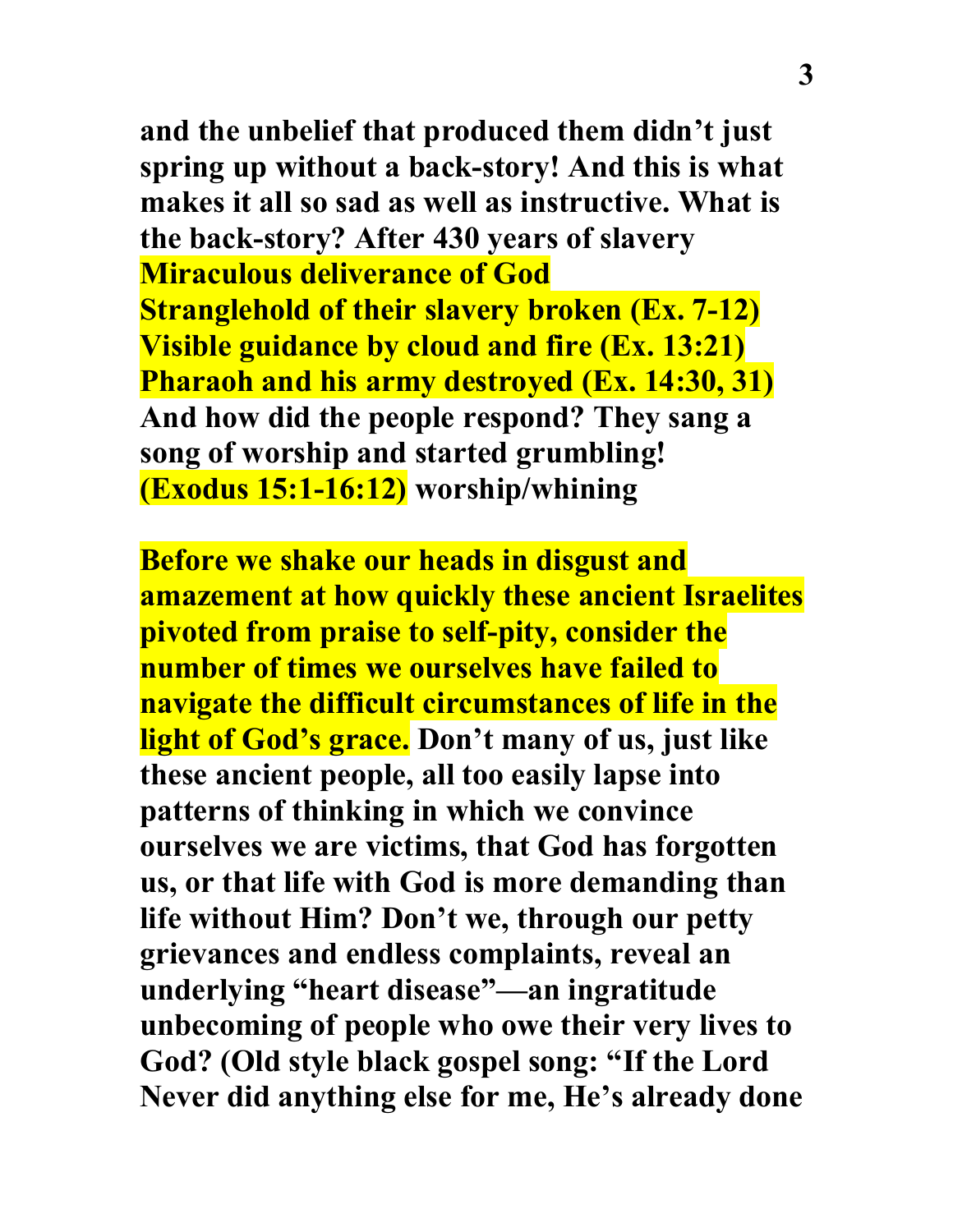**enough!" "He's Done Enough" (Beverly Crawford)**

**Bear in mind, after their initial fits over bitter water and lack of food (Exodus 15:22-16:21), these recently rescued Israelites experienced additional manifestations of God's presence—manifestations which should have left no shadow of a doubt that He was with them in that desert. Just think about it. In an epiphany of fire and smoke, the audible voice of God at Mount Sinai was so overwhelming the people essentially asked Moses to take a message for them! And he did. This is the place they became a newly-formed nation and where they received from God their own "constitution"—the covenant God made with them, which included the Ten Commandments. All this rich history of God's faithfulness; and again, how do the people respond? They grumble and complain and whine and rebel and challenge their leaders. In one ugly scene of ingratitude after another, people who had received stunning visible manifestations of God's saving work on their behalf managed to conclusively prove to the world once and for all that seeing is** *not* **believing! If it were, the children of Israel would have trekked over the desert dunes right on into the Promised Land. But they didn't.**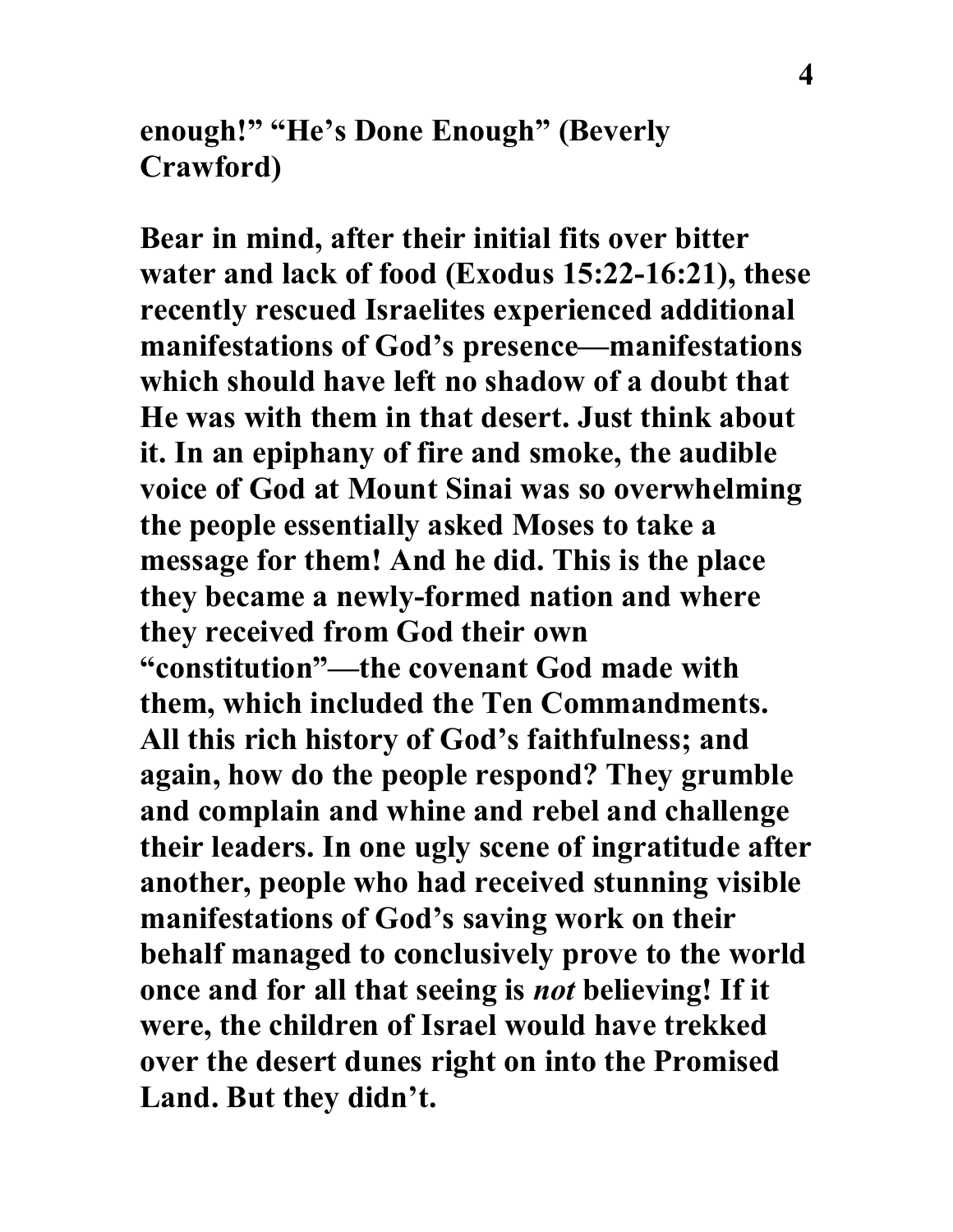**Are we any better though? Don't we, with every fit of rage over something we have to endure, do without, or suffer, send a not-so-subtle signal that God owes us something beyond what He has already done for us? With every setback that puts us in a sullen, self-pitying mood, we demonstrate by our attitude that we think we deserve better treatment from God! With every murmur of discontentment, we are throwing a tantrum and saying, "God, make my life a bowl of cherries without the pits and I will trust You" (as if we can set the terms and conditions for belief)!**

**Can we honestly say, without an ounce of irony or hubris, that if we received the same visible manifestations of God's presence the ancient Israelites did, we would have exhibited more gratitude? Really? Do you think our lives enriched by much more revelation from God than existed in Moses' time—bear this out? All these former things were recorded for our example (1 Corinthians 10:1-12).**

## **Numbers 11:4–6 (NASB95)**

**<sup>4</sup> The rabble who were among them had greedy desires; and also the sons of Israel wept again and**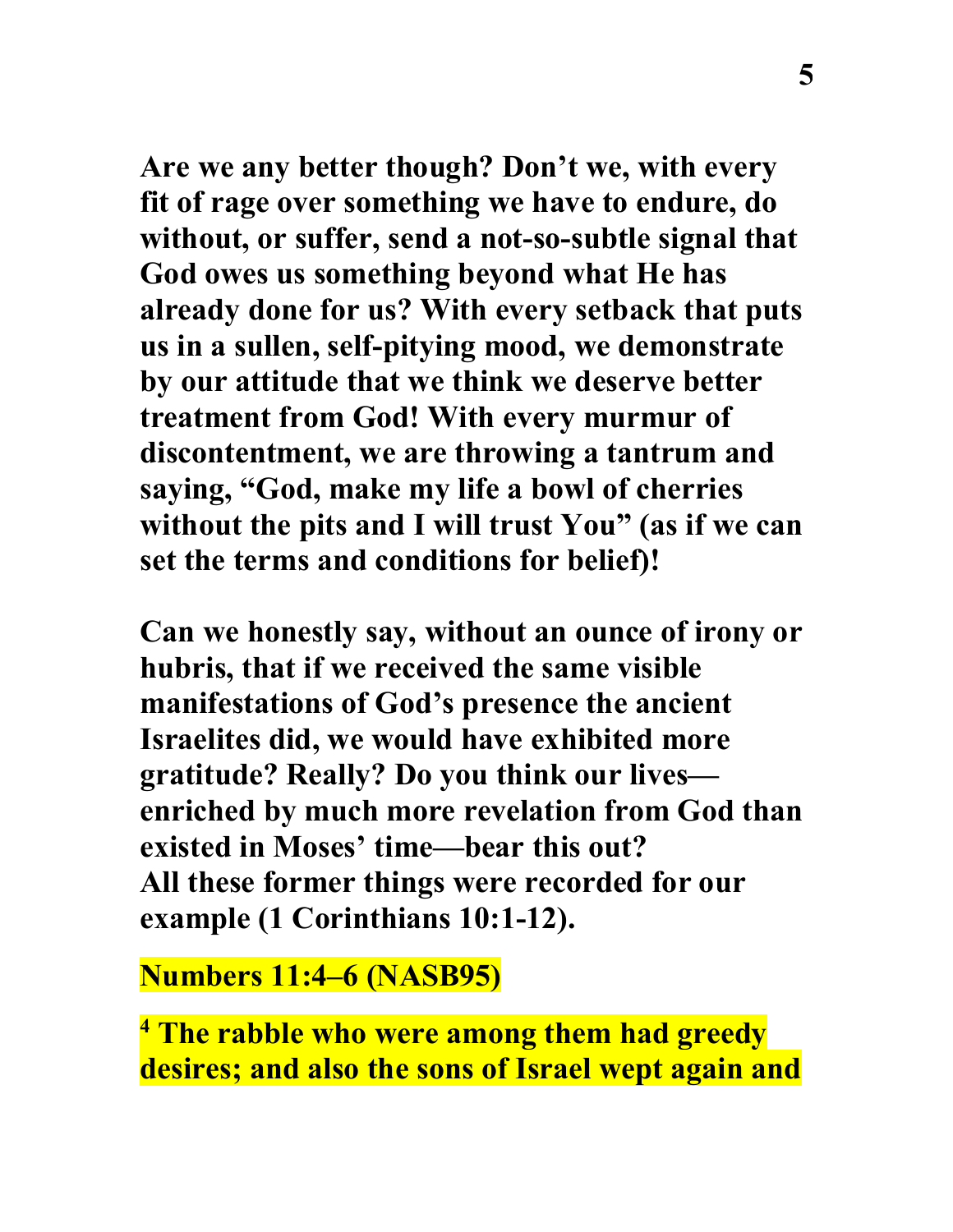**said, "Who will give us meat to eat? 5 "We remember the fish which we used to eat free in Egypt, the cucumbers and the melons and the leeks and the onions and the garlic, 6 but now our appetite is gone. There is nothing at all to look at except this manna."**

**Give us this day our daily bread, but throw in a filet mignon while you are at it! According to Deuteronomy 8:3, it was God Himself who allowed His people to become hungry and who then fed them with manna as part of a test. (Moses)**

### **Deuteronomy 8:3 (NASB95)**

**<sup>3</sup> "He humbled you and let you be hungry, and fed you with manna which you did not know, nor did your fathers know, that He might make you understand that man does not live by bread alone, but man lives by everything that proceeds out of the mouth of the LORD.**

**(Jesus quoted in wilderness 1,500 years later) So it was a test, and sadly, they failed the test. The only way to pass the test was to trust, but this was an occasion of murmuring.**

**God tests us not to defeat us, but to show us our true need.**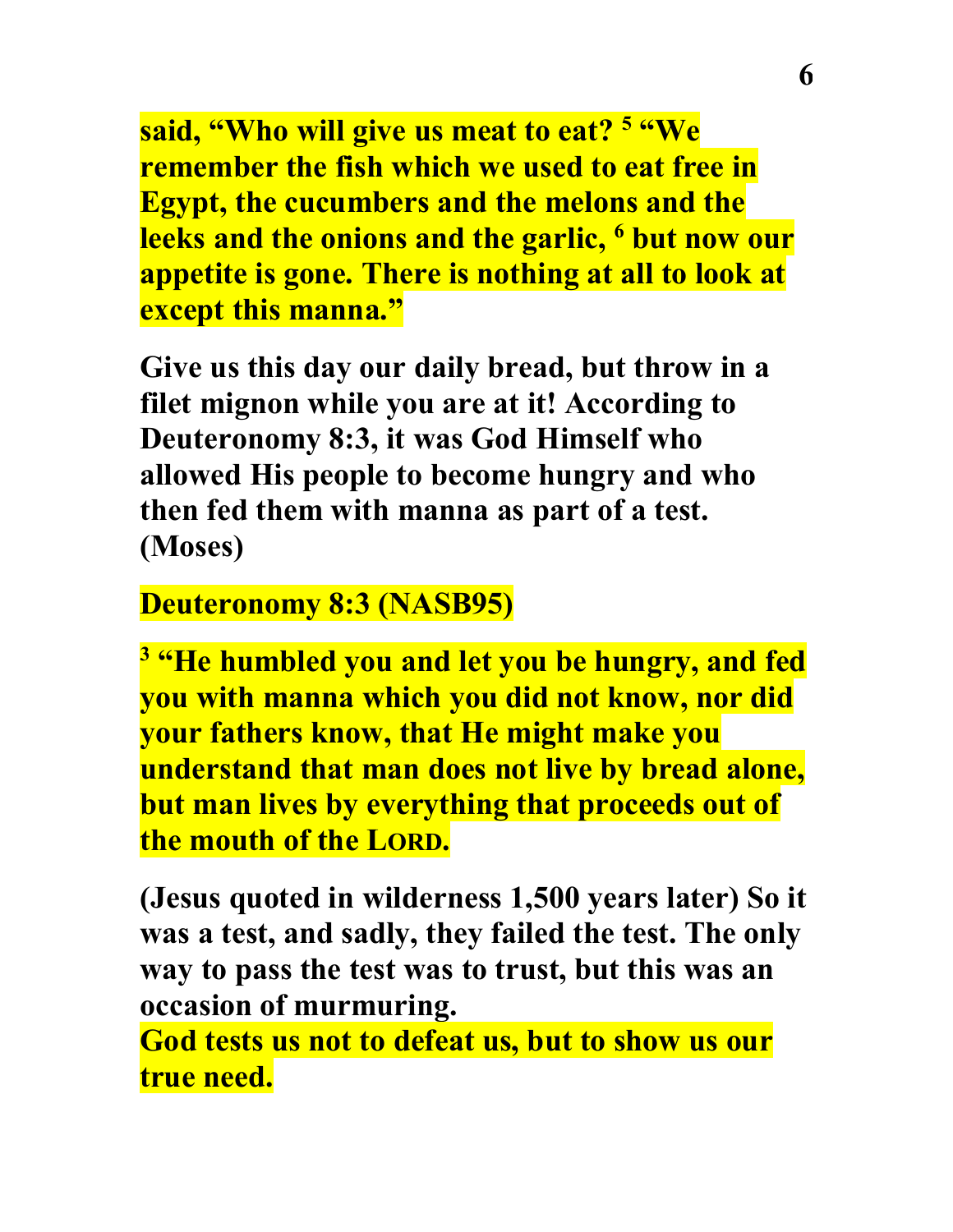**And now notice how they got so nostalgic for Egypt. How could this be? In Egypt they were enslaved. In the desert they are free. Do you think freedom was too much for these Hebrews? The government of Egypt had been telling them what children they could bear, when to work, when to eat, when to make the bricks of mud and straw. Freedom isn't easy. There are plenty of people who believe the state is a suitable replacement for God and the freedom he gives. I couldn't disagree more.**

**But notice that last sentence… There is nothing at all to look at except this manna. The manna just isn't enough for us. And at this point there is a Moses meltdown.**

# **Numbers 11:11–13 (NASB95)**

**<sup>11</sup> So Moses said to the LORD, "Why have You been so hard on Your servant? And why have I not found favor in Your sight, that You have laid the burden of all this people on me? 12 "Was it I who conceived all this people? Was it I who brought them forth, that You should say to me, 'Carry them in your bosom as a nurse carries a nursing infant, to the land which You swore to their fathers'? 13 "Where am I to get meat to give**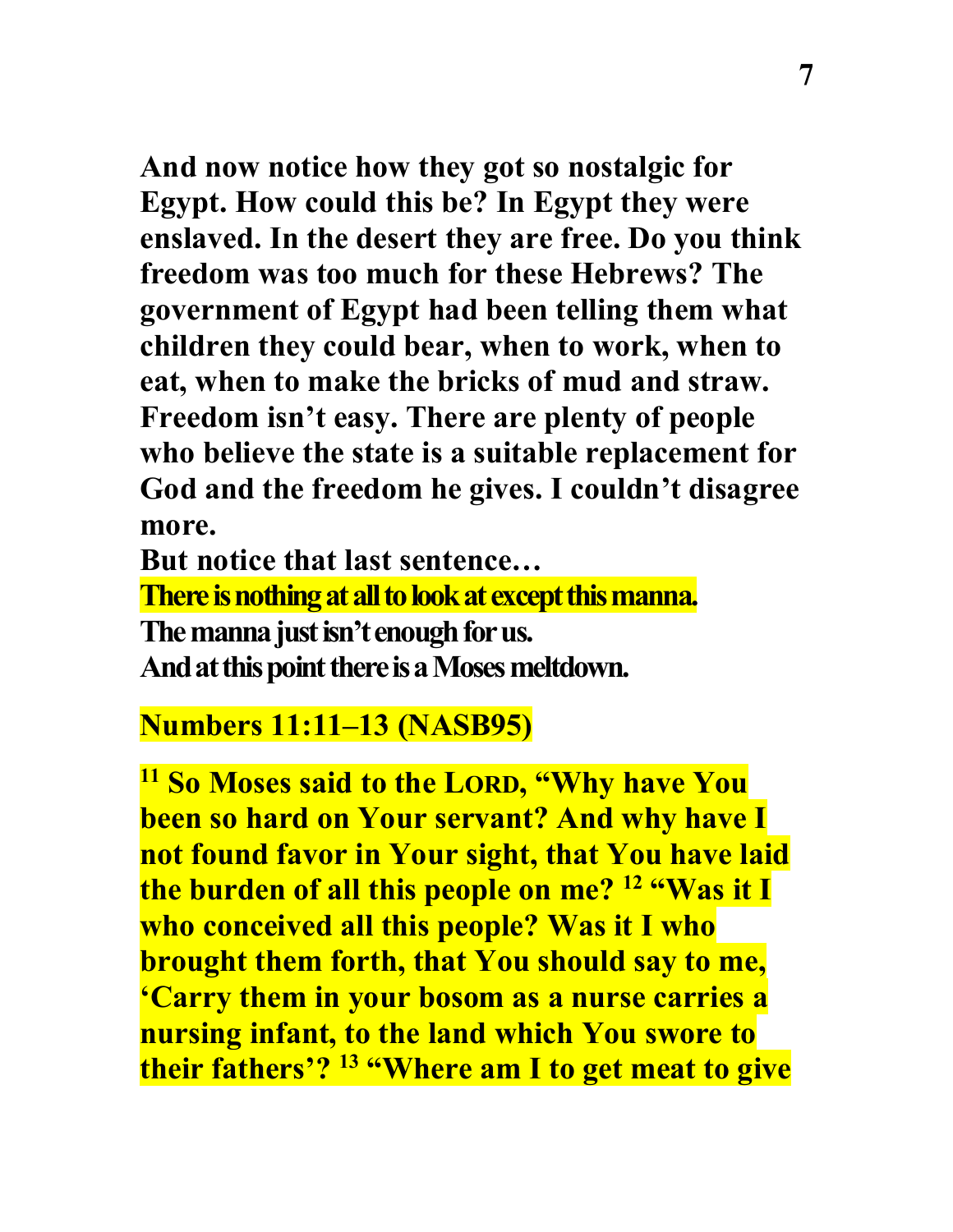**to all this people? For they weep before me, saying, 'Give us meat that we may eat!'**

**Verse 15—Just kill me! Elijah, Jeremiah, Jonah Love what God does—seventy more elders—not judges, not administrators—Mo already had that. Just people who could show poor discouraged Moses that he wasn't alone. Leaders need this! God is always gracious to give us what we need when we need it!**

**But back to the people: For the people, the manna just wasn't enough. (Petr Latvia home mtg. in the snow—so greatful with so little)**

**Fast forward some 1,500 years later:**

**John chapter 6 (don't turn there)—There is another multitude of people—Philip is concerned and says to Jesus, how are we going to feed this great crowd—two hundred denarii couldn't buy enough bread—with Jesus there is no melt down. He feeds the people miraculously and they follow him because the appetites are satisfied. They even want to make him king for all the wrong reasons. And then Jesus says it: John 6:35 (NASB95)** 

**<sup>35</sup> Jesus said to them, "I am the bread of life; he who comes to Me will not hunger, and he who**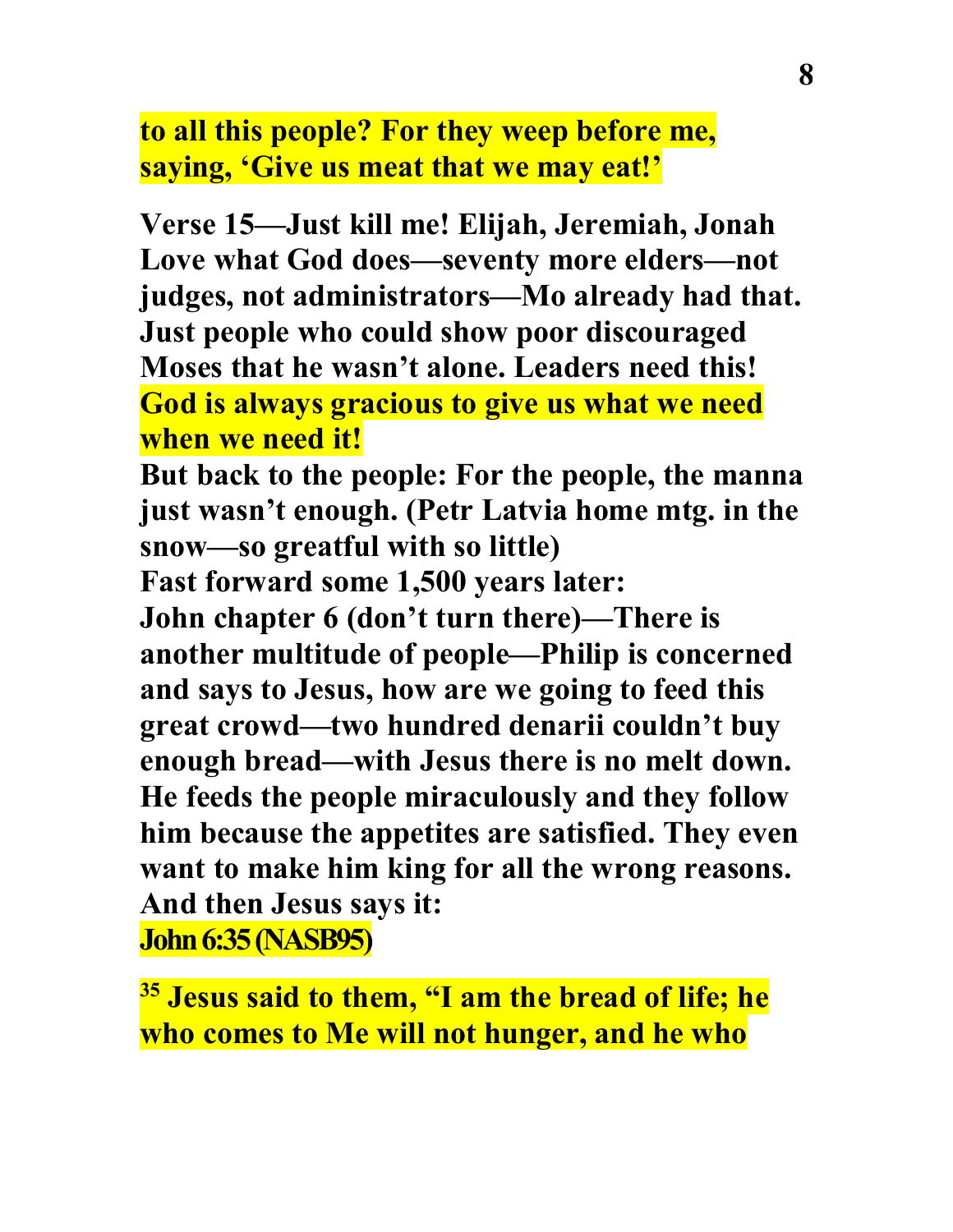### **believes in Me will never thirst. And do you know what? The murmuring cont.**

## **John 6:41 (NASB95)**

**<sup>41</sup> Therefore the Jews were grumbling about Him, because He said, "I am the bread that came down out of heaven."**

**Perhaps we might expect the Jewish leaders and authorities to grumble or murmur. Jesus was a threat to their rabbinic interpretations of the Law. But even His own followers, some of His own disciples, grumbled about what He was teaching (John 6:61). And what was He teaching? You must eat my flesh and drink my blood if you want eternal life. My life must become your life. You must die to let me live through you.**

# **John 6:48–51 (NASB95)**

**<sup>48</sup> "I am the bread of life. 49 "Your fathers ate the manna in the wilderness, and they died. 50 "This is the bread which comes down out of heaven, so that one may eat of it and not die. 51 "I am the living bread that came down out of heaven; if anyone eats of this bread, he will live forever; and**